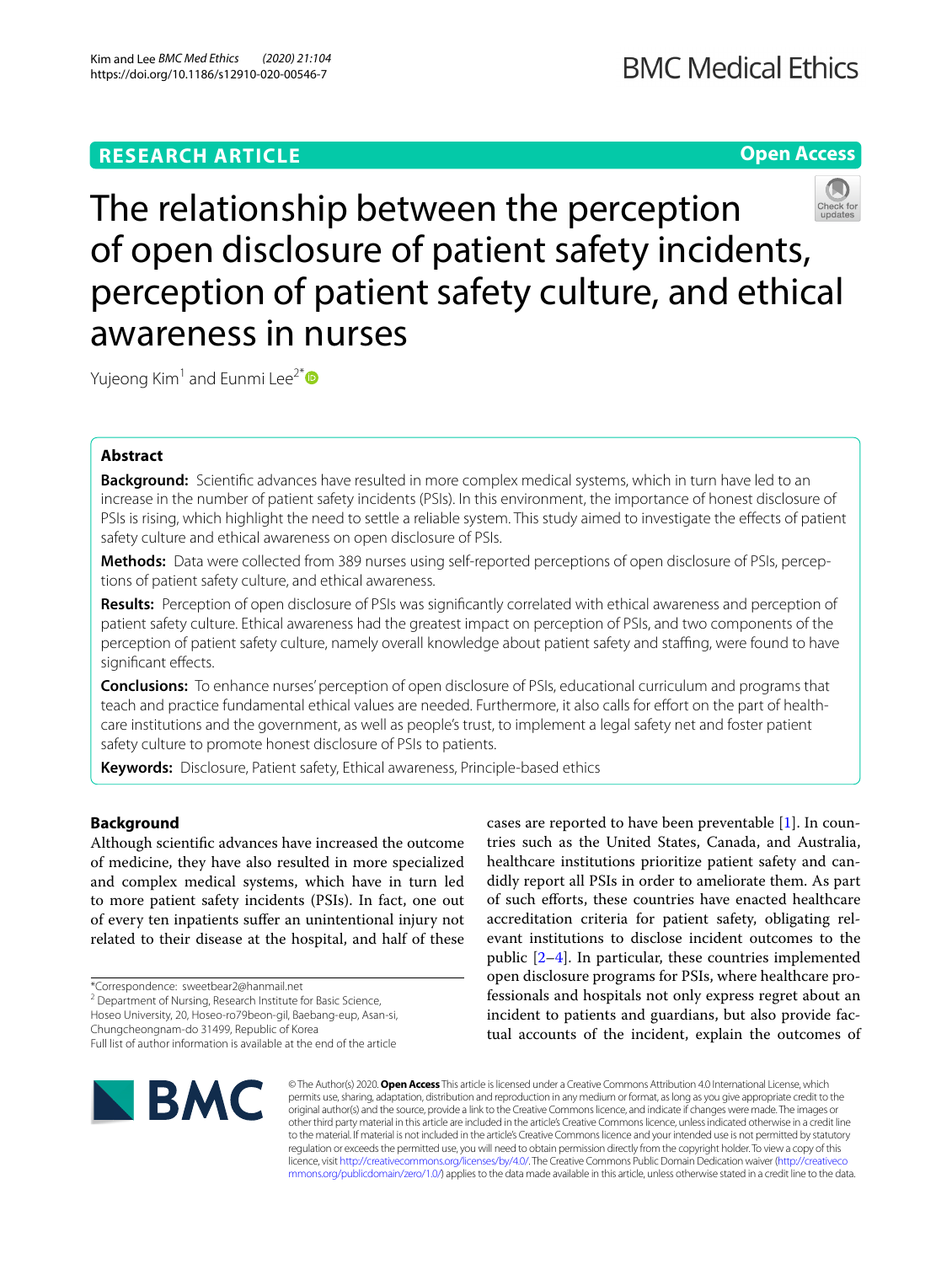incident analysis, and describe measures to prevent similar incidents—whether they are at fault or not [[5\]](#page-7-3).

According to recent studies, open disclosures of PSIs help to maintain a trusting relationship between healthcare professionals and patients and to cut costs of medical malpractice claims and payouts  $[6, 7]$  $[6, 7]$  $[6, 7]$  $[6, 7]$ . The University of Michigan Health System reported that its medical malpractice claims were halved and annual litigation costs cut by one-third since the implementation of an open disclosure program, and that 5 years after its implementation, 98% of its healthcare professionals support the program and report that the program is a major factor for their continued practice at the corresponding hospital [[5\]](#page-7-3).

According to health law, healthcare professionals have a legal responsibility to patients based on the principles of beneficence and nonmaleficence; this makes it difficult to practice open disclosure since expression of regret can be seen as admission of guilt—even before personal fault has been confirmed. Thus, the United States has enacted the apology law to protect healthcare professionals, where their disclosures cannot be used as legal evidence against them in court. In Australia, the government implemented a standardized guideline to help healthcare professionals communicate PSIs without causing a misunderstanding with the patient. Many other healthcare institutions have implemented relevant programs  $[6-8]$  $[6-8]$ . Meanwhile, it has been reported that Korea has a different cultural perception of apology as compared with other Western countries. According to a study comparing the cultural and social implications of apology among Koreans and Americans [\[9](#page-7-7)], it has been reported that on the one hand, Americans consider apology as a kind of good manner characterized by seeking forgiveness while simultaneously restoring a damaged image or reputation; on the other hand, Koreans believe that an apology only has the efect of seeking forgiveness, which sometimes threatens their honor. In addition, it has been reported that Koreans, given their collectivistic culture, believe that it is desirable to apologize in a crisis situation and accept the fault generously because of their strong tendency to attribute failure to themselves and not to others  $[10]$  $[10]$ . Therefore, the perception regarding apology and open disclosure of PSIs may difer across cultures.

In Korea, the Patient Safety Act was announced in July 2016. Healthcare institutions have since appointed an employee in charge of patient safety to facilitate the reporting of PSIs. However, the full practice of open disclosure remains limited: only its rationale was discussed in some conferences on patient safety. Consider nurses healthcare professionals with the most frequent contact with patients and who possibly develop close relationships with many of them. They experience a number of diverse PSIs frequently, including medication error, falls, and bedsores. Once an incident occurs, the nurse responsible agonizes over how to explain the incident to the patient and caregiver, and sufers stress and conficting emotions when reporting the PSI to the physician and head nurse  $[11]$  $[11]$ . It would be useful to investigate how nurses perceive open disclosure of PSIs; from there, we can identify ways to help nurses to practice open disclosure while maintaining trust from patients and caregivers.

Not many studies in Korea have examined how nurses perceive disclosure of PSIs. Some international qualitative studies on nurses reported that it is difficult to defne error when disclosing PSIs, and the perception and degree of disclosure of PSIs vary according to patient characteristics, nurses' ethical awareness and fear, and patient safety culture in the corresponding healthcare institution [\[12\]](#page-7-10). Ethical awareness is a perception of the inherently ethical nature of nursing practice that enables nurses to recognize the ethical implications of all practice actions [\[13](#page-7-11)]. Because health delivery systems and laws difer across countries, patient safety culture and nurses' ethical awareness of disclosure may difer. A study reported that Korean nurses experienced taking the blame as unfair when disclosing PSIs, and felt that patient safety culture was still at an inchoate stage  $[14]$  $[14]$ . Thus, this study aims to investigate the efects of patient safety culture (organizational characteristic) and nurses' ethical awareness (individual characteristic) on Korean nurses' perceptions of open disclosure of PSIs. Based on the fndings, we attempt to lay a foundation to institutionalize open disclosure of PSIs in Korea's healthcare industry.

## **Methods**

## **Design**

This study uses a cross-sectional survey to examine the relationships between the following variables: perceptions of open disclosure of PSIs, perceptions of patient safety culture, and ethical awareness in nurses.

### **Study population**

Data were collected from nurses in general hospitals or tertiary hospitals in Korea from July 30 to September 31, 2018. We performed convenience sampling by recruiting participants via bulletin board announcements that were put up at 25 hospitals. The participants voluntarily signed a form for informed consent. They were instructed to drop the questionnaire into a collection box after completing the survey. It took about ten minutes for each person to complete the survey. The appropriate sample size required for regression analysis was computed using the G\*Power 3.1.9.2 software. For an efect size (f2) of 0.02, significance (α) of 0.05, and power  $(1 - \beta)$  of 0.80,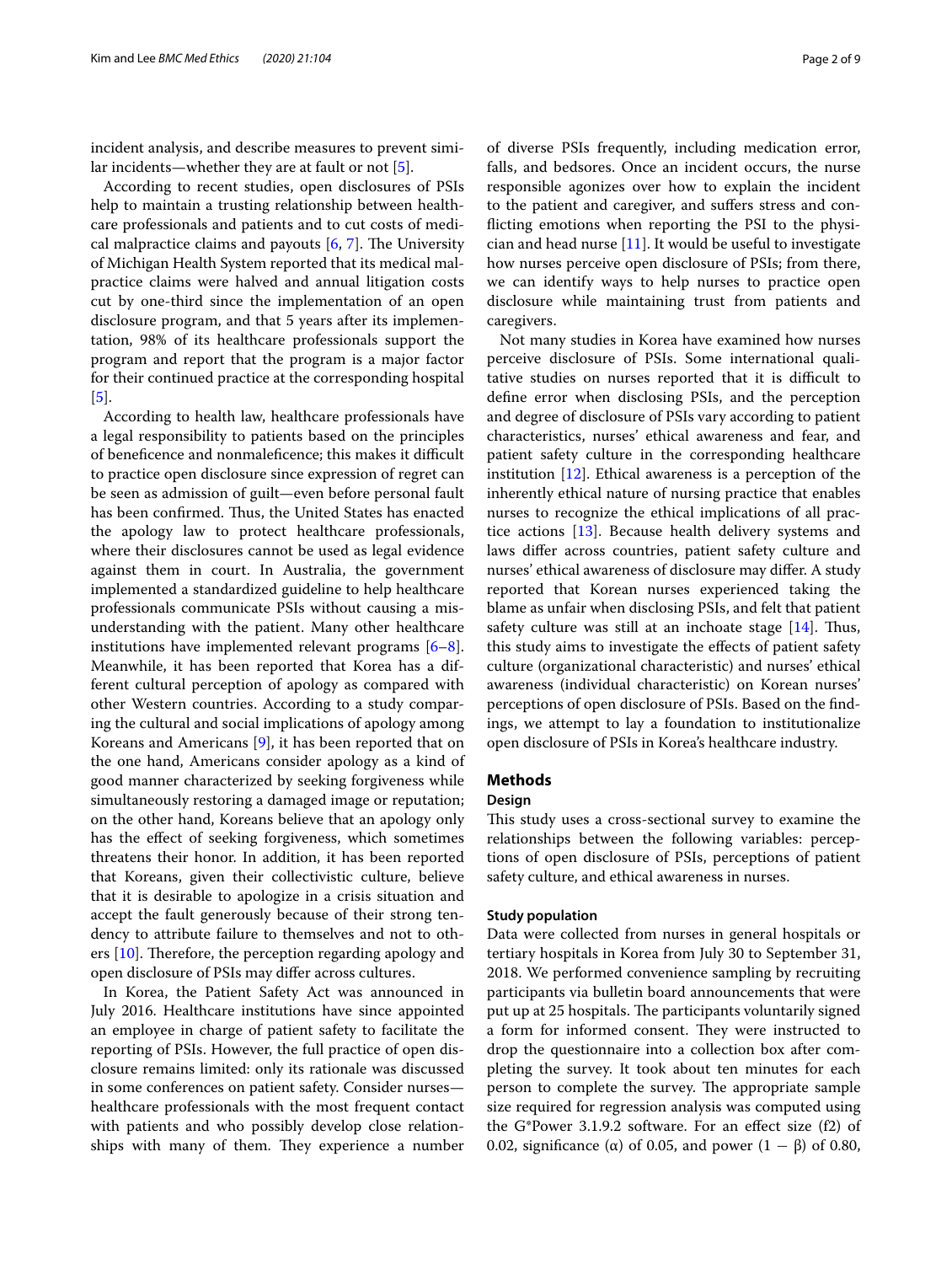the minimum required sample size was 395, but we distributed the questionnaire to 420 nurses in consideration of potential withdrawal. A total of 393 questionnaires were retrieved, and after excluding four questionnaires for having incomplete responses, a total of 389 were included in the fnal analysis.

## **Measures**

### *General characteristics*

We collected information about participants' sex, age, education level, length of nursing career, current position, type of healthcare institution, and working unit/ area.

## *Perception of open disclosure of PSIs*

Nurses' perception of open disclosure of PSIs [\[15\]](#page-7-13) was assessed using a questionnaire modifed and adapted by us based on the study on nurses in nursing homes by Wagner et al. [\[16](#page-8-0)]; the study on physicians by Kadjian et al. [\[17\]](#page-8-1); and the systematic review on open disclosure of PSIs by Lee et al.  $[18]$ . The contents of the survey were assessed by a panel of four experts, including one professor of a patient safety association and three nurses specializing in patient safety with a career of fve years or longer. The content validity index (CVI) was computed based on the experts' ratings, and the S-CVI was 0.89. A pilot test was conducted on fve convenience sample nurses in a general hospital or tertiary hospital. The survey comprised 30 items in six domains: open disclosure across harm level (3 items), open disclosure across situation (6 items), justifcation of open disclosure (4 items), negative consequences of open disclosure (5 items), positive consequences of open disclosure (6 items), and facilitators of open disclosure (6 items). The open disclosure across harm level domain comprises items (no harm, minor harm, and severe harm) on whether patients and their families should be notified regarding PSIs. The open disclosure across situation domain comprises items on whether nurses should initiate open disclosure according to the needs, beneft, or understanding of patients and their families. The justification of open disclosure domain comprises items on whether nurses should initiate open disclosure even if they suffer damages or disadvantages due to it. The negative consequences of open disclosure domain comprises items on whether nurses believe that there will be litigation, damage to reputation, or criticism caused by the disclosure. The positive consequences of open disclosure domain comprises items on whether nurses believe that patient's trust and medical staf's patient safety interest will increase due to disclosure. Finally, the facilitators of open disclosure domain comprises items on whether nurses believe that ethical awareness, education, support systems, and patient safety culture can promote open disclosure. Each item is rated on a four-point Likert scale, from 1 (*strongly disagree*) to 4 (*strongly agree*). Negatively phrased items were reverse coded. A higher score indicates a higher perception of open disclosure of PSIs. The reliability, as measured with Cronbach's α, was 0.895.

## *Ethical awareness*

Ethical awareness was assessed using the nurses' ethical awareness scale developed by Jang [\[19\]](#page-8-3). This is a 30-item tool based on the Code of Ethics for Korean nurses, with 10 items each about patients, professional work, and partners. This tool includes the contents of nurses' daily duties, responsibilities, and conflict situations. The tool has 16 positively-worded items and 14 negativelyworded items; the latter type was reverse-scored. Each item is rated on a four-point Likert scale, from 1 (*strongly disagree*) to 4 (*strongly agree*). A higher score indicates a higher moral sensitivity. The Cronbach's  $\alpha$  was 0.71 at the time of development and 0.757 in our study.

### *Perception of patient safety culture*

Perception of patient safety culture was assessed using the Hospital Survey on Patient Safety Culture, which was developed by Agency for Healthcare Research and Quality (AHRQ) [\[20\]](#page-8-4) and adapted by Kim et al. [\[21](#page-8-5)]. This 42-item questionnaire consists of 12 Patient Safety Culture Composite (teamwork within units, supervisor/manager expectations and actions promoting patient safety, organizational learning/continuous improvement, management support for patient safety, overall perceptions of patient safety, feedback and communication about error, communication openness, frequency of events reported, teamwork across units, staffing, handoffs and transitions, nonpunitive response to error). Each item is rated on a fve-point Likert scale from 1 (*strongly disagree*) to 5 (*strongly agree*), and negatively worded items are reverse scored. A higher score indicates a better attitude toward patient safety. The internal consistency reliability (Cronbach's α) was 0.63–0.84 at the time of development, and that in this study was 0.880.

#### **Statistical Analysis**

To investigate the factors that afect the perception of open disclosure of PSIs in nurses, we frst examined control variables among the participants. Diferences in perception of open disclosure according to general characteristics (sex, age, education level, length of nursing career, current position, type of healthcare institution, and working unit/area) were analyzed using independent sample t-tests and one-way ANOVA. Diference in perception of open disclosure according to age and length of employment was analyzed with simple regression. Each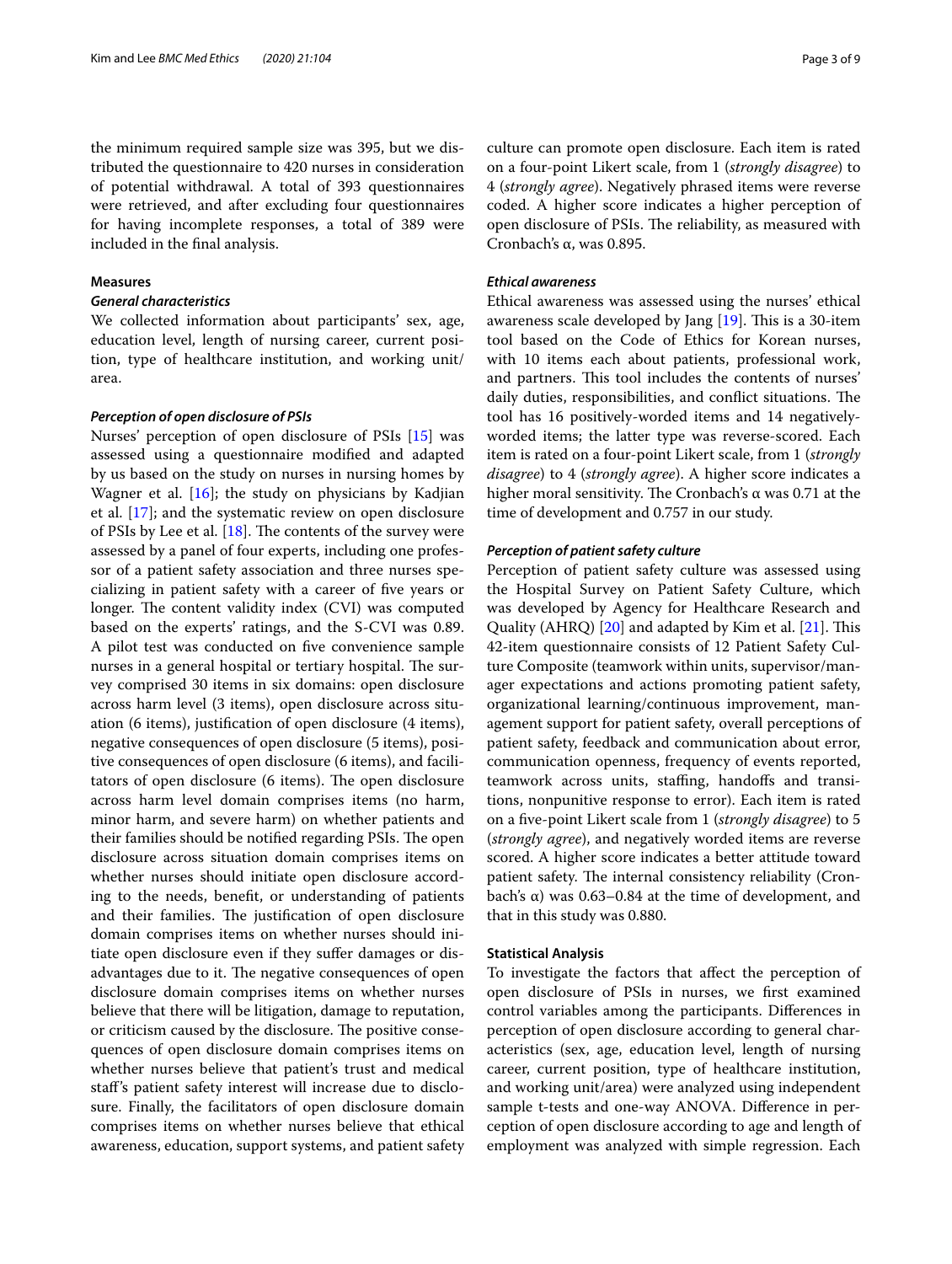participant's perception of patient safety culture was computed based on the proportion of positive responses (4 and 5) in the entire survey after applying the AHRQ method. Correlations among perception of open disclosure, perception of patient safety culture, and ethical awareness were analyzed. To identify the factors that afect the perception of open disclosure, multiple regression analysis was performed with perception of open disclosure as the dependent variable, perception of patient safety culture and ethical awareness as the independent variables, and general characteristics that difered according to the perception of open disclosure by category as the control variables.

## **Results**

## **Participants' general characteristics**

A total of 389 participants were enrolled, 365 (93.8%) of whom were women. The mean age was 35.47 years, and  $211$  (54.2%) had a bachelor's degree. The mean length of nursing career was 11.73 years. A total of 224 (57.6%) participants were staff nurses, and 306 (78.7%) of the participants currently work in a general hospital. 170 (43.7%) nurses currently work in a ward while 110 (28.3%) work in the intensive care unit (Table [1](#page-3-0)).

## **Diferences in the perception of open disclosure of PSIs according to general characteristics**

To examine the relationship between the control variables and dependent variable, the diferences in perception of open disclosure according to general characteristics were analyzed. There were no statistically significant differences according to gender, age, education level, length of nursing career, position, type of healthcare institution, and working unit/area (Table [1\)](#page-3-0).

## **Relationships among perception of open disclosure of PSI, perception of patient safety culture, and ethical awareness**

The mean score for perception of open disclosure was 3.03 (out of 4), and the mean score for ethical awareness was 2.78 (out of 4). Among the components of perception of patient safety culture, the mean score was the highest for "teamwork within units" (3.58 out of 5) followed by "feedback & communication about error" (3.38 out of 5). Components with a score of below 3 were "management support for patient safety" (2.94), "frequency of events reported" (2.88), "staffing" (2.70), and "nonpunitive response to errors" (2.67).

Perception of open disclosure had a statistically signifcant positive correlation with ethical awareness  $(r=0.44,$  $p$ <0.001), and the "teamwork within units" ( $r$ =0.10,  $p=0.023$ ), "organizational learning/continuous improvement" ( $r = 0.13$ ,  $p = 0.005$ ), "overall perceptions of patient safety"  $(r=0.18, p<0.001)$ , and "staffing"  $(r=-0.11,$ 

<span id="page-3-0"></span>**Table 1 Diferences of perception of open disclosure of PSIs according to general characteristics (***N***=389)**

| <b>Categories</b>                | n (%)<br>$Mean \pm SD$ | Perception of open disclosure<br>of PSIs |                  |  |
|----------------------------------|------------------------|------------------------------------------|------------------|--|
|                                  |                        | Mean $\pm$ SD, slope                     | $t(p)$ , F $(p)$ |  |
| Gender                           |                        |                                          |                  |  |
| Male                             | 24(6.2)                | $3.00 \pm 0.18$                          | $-0.64(.527)$    |  |
| Female                           | 365 (93.8)             | $3.02 \pm 0.34$                          |                  |  |
| Age                              | $35.47 \pm 8.28$       | 0.003                                    | 1.39(0.166)      |  |
| Education                        |                        |                                          |                  |  |
| Associate degree                 | 110(28.3)              | $3.03 \pm 0.32$                          | 0.47(.625)       |  |
| Bachelor's degree                | 211 (54.2)             | $3.04 \pm 0.33$                          |                  |  |
| Master's degree or<br>higher     | 68 (17.5)              | $2.99 \pm 0.39$                          |                  |  |
| Length of nursing<br>career      | $11.73 \pm 9.21$       | 0.001                                    | $0.60$ $(.548)$  |  |
| Position                         |                        |                                          |                  |  |
| Staff nurse                      | 224 (57.6)             | $3.01 \pm 0.33$                          | 0.96(.382)       |  |
| Head nurse                       | 80 (20.6)              | $3.07 \pm 0.35$                          |                  |  |
| Nurse manager or<br>higher       | 85 (21.9)              | $3.03 \pm 0.35$                          |                  |  |
| Type of healthcare institution   |                        |                                          |                  |  |
| General hospital                 | 306 (78.7)             | $3.02 \pm 0.33$                          | $-0.77(0.444)$   |  |
| Tertiary hospital                | 83 (21.3)              | $3.05 \pm 0.35$                          |                  |  |
| Working unit                     |                        |                                          |                  |  |
| Ward                             | 170 (43.7)             | $2.99 \pm 0.34$                          | 0.68(.642)       |  |
| Intensive care unit              | 110(28.3)              | $2.96 \pm 0.32$                          |                  |  |
| Emergency room                   | 24 (6.2)               | $2.97 \pm 0.22$                          |                  |  |
| OR, recovery room                | 22(5.7)                | $2.97 \pm 0.39$                          |                  |  |
| Outpatient clinic,<br>laboratory | 25(6.4)                | $3.03 \pm 0.26$                          |                  |  |
| Administration                   | 38 (9.8)               | $3.03 \pm 0.34$                          |                  |  |

 $p=0.019$ ) components of perception of patient safety culture. Ethical awareness had no statistically signifcant correlation with the "management support for patient safety," "teamwork across units," "staffing," and "nonpunitive response to error" components of perception of patient safety culture, but did have a statistically signifcant correlation with all the remaining factors. Most of the perception of patient safety culture had statistically signifcant positive correlations with their components. However, "staffing" had no statistically significant correlations with ethical awareness and the "teamwork within units," "organizational learning/continuous improvement," and "frequency of events reported" components of perception of patient safety culture (Table [2](#page-4-0)).

#### **Factors afecting perception of open disclosure of PSIs**

The factors that affect nurses' perception of open disclosure of PSIs were identifed using multiple regression.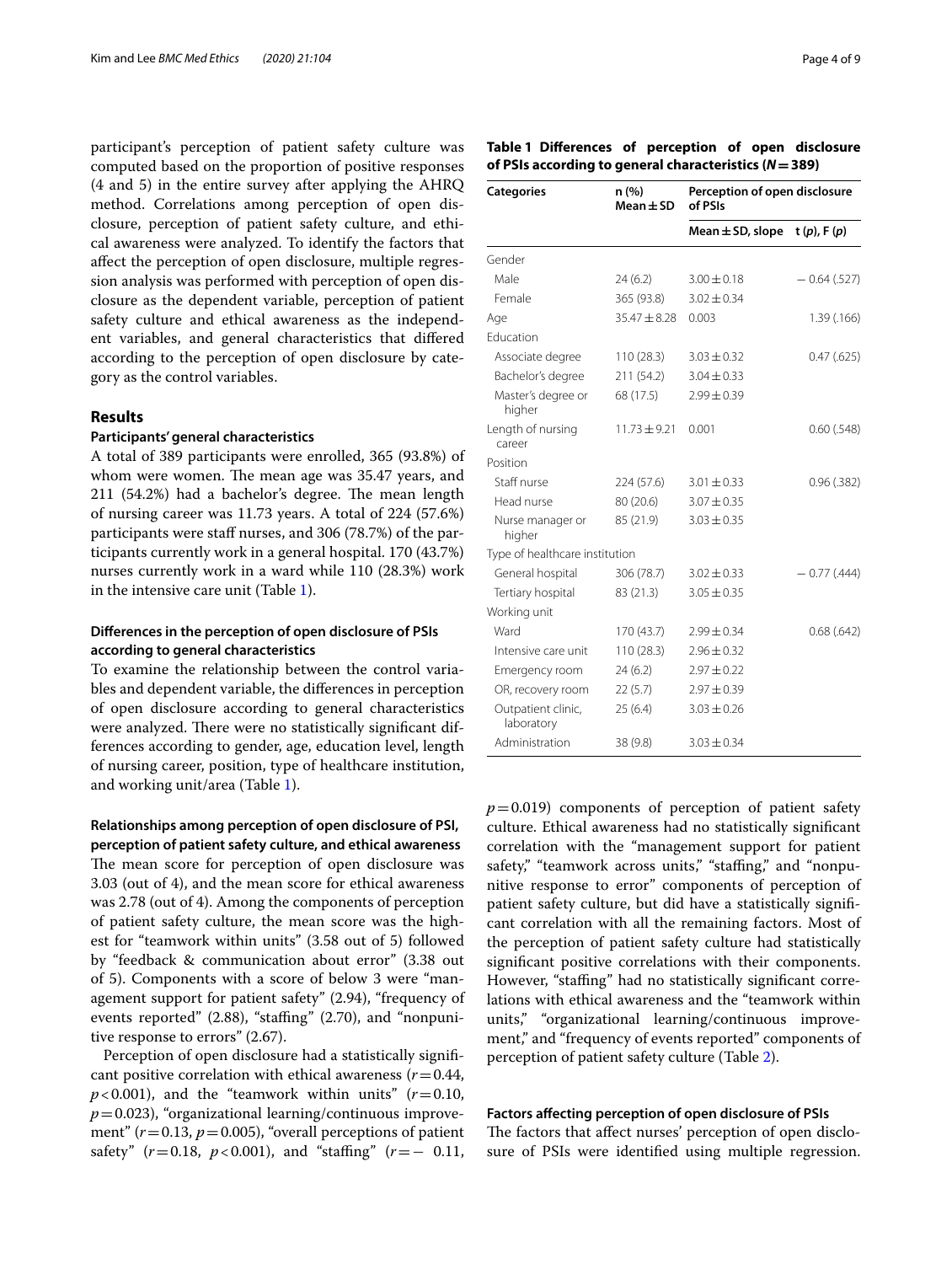|                                          | Mean ± SD                | Perception of open | Ethical awareness                                       |                                                                                                | Patient safety culture   |                               |                                                                                                                                                                          |                                                                                                                                                           |                              |                              |                                |                              |                               |                   |                                                   |
|------------------------------------------|--------------------------|--------------------|---------------------------------------------------------|------------------------------------------------------------------------------------------------|--------------------------|-------------------------------|--------------------------------------------------------------------------------------------------------------------------------------------------------------------------|-----------------------------------------------------------------------------------------------------------------------------------------------------------|------------------------------|------------------------------|--------------------------------|------------------------------|-------------------------------|-------------------|---------------------------------------------------|
|                                          |                          | disclosure of PSIs |                                                         | ⋖                                                                                              | $\bf{m}$                 | ں                             | $\Omega$                                                                                                                                                                 | Щ                                                                                                                                                         | щ                            | ט                            | <b>I</b>                       |                              |                               | ⊻                 |                                                   |
| Perception of open<br>disclosure of PSIs | $3.03 \pm 0.34$          |                    |                                                         |                                                                                                |                          |                               |                                                                                                                                                                          |                                                                                                                                                           |                              |                              |                                |                              |                               |                   |                                                   |
| Ethical awareness                        | $2.78 \pm 0.23$          | $(<.001)$<br>4     |                                                         |                                                                                                |                          |                               |                                                                                                                                                                          |                                                                                                                                                           |                              |                              |                                |                              |                               |                   |                                                   |
| Patient safety culture                   | ⋖                        | 3.58±0.68          | (0.023)                                                 | (150)                                                                                          |                          |                               |                                                                                                                                                                          |                                                                                                                                                           |                              |                              |                                |                              |                               |                   |                                                   |
|                                          | $\infty$                 | $3.27 \pm 0.66$    |                                                         | $-0.09$<br>(.034)                                                                              |                          |                               |                                                                                                                                                                          |                                                                                                                                                           |                              |                              |                                |                              |                               |                   |                                                   |
|                                          | $\cup$                   | 3.18±0.69          | $-0.5$<br>$(182)$<br>$(182)$<br>$(0.05)$                | $(18)$<br>(<.001)                                                                              |                          | (010)                         |                                                                                                                                                                          |                                                                                                                                                           |                              |                              |                                |                              |                               |                   |                                                   |
|                                          | $\bigcirc$               | 2.94±0.58          | $-0.01$<br>(.389)                                       | (205)                                                                                          |                          | $(19)$<br>(<.001)             | (100.1)                                                                                                                                                                  |                                                                                                                                                           |                              |                              |                                |                              |                               |                   |                                                   |
|                                          | ш                        | $3.18 \pm 0.5$     | $(18$<br>(<.001)                                        |                                                                                                |                          | (000)                         |                                                                                                                                                                          |                                                                                                                                                           |                              |                              |                                |                              |                               |                   |                                                   |
|                                          | Щ                        | 3.38±0.66          |                                                         |                                                                                                |                          | $(20)$<br>$(6.001)$<br>$(23)$ |                                                                                                                                                                          |                                                                                                                                                           | $(28)$<br>$(5,001)$<br>$25$  |                              |                                |                              |                               |                   |                                                   |
|                                          | O                        | $3.13 \pm 0.63$    |                                                         |                                                                                                |                          | $(<.001)$                     |                                                                                                                                                                          |                                                                                                                                                           | $(<.001)$                    | $(<.001)$<br>.<br>36         |                                |                              |                               |                   |                                                   |
|                                          | I                        | 2.88±0.93          | $(305)$ $(305)$ $(305)$ $(439)$ $(505)$ $(500)$ $(500)$ | $\begin{array}{c} .13 \\ .007 \\ .16 \\ .0011 \\ .0033 \\ .19 \\ (.003) \\ (.001) \end{array}$ |                          | $(15)$<br>$(001)$             | $\begin{array}{l} 33\\ (\times .001)\\ 55\\ (\times .001)\\ (\times .001)\\ (\times .001)\\ (\times .001)\\ (\times .001)\\ (\times .001)\\ (\times .001)\\ \end{array}$ | $\begin{array}{l} (26 \\ (\times .001) \\ (\times .001) \\ (\times .001) \\ (\times .001) \\ (\times .001) \\ (\times .001) \\ (\times .001) \end{array}$ | (17)                         | $(48)$<br>$(5,001)$          | $(45$<br>(<.001)               |                              |                               |                   |                                                   |
|                                          |                          | $3.09 \pm 0.5$     |                                                         | $07$<br>(.082)                                                                                 |                          | $(28)$<br>$(5,001)$           |                                                                                                                                                                          |                                                                                                                                                           | (33)                         | $37$<br>(<.001)              |                                | $(<.001)$<br>26              |                               |                   |                                                   |
|                                          |                          | $2.70 \pm 0.61$    | (019)<br>$\frac{1}{2}$                                  | $-0.08$<br>(.071)                                                                              |                          | (000)                         | $-02$<br>(341)                                                                                                                                                           |                                                                                                                                                           | $(<.001)$<br>25              | (611)                        | $\frac{36}{(-001)}$<br>$(001)$ | (204)                        |                               |                   |                                                   |
|                                          | ×                        | $3.04 \pm 0.50$    | (489)<br>$-0$                                           | (043)<br>$\overline{60}$                                                                       | $(<.001)$<br>23          | ( < .001)<br>$\frac{26}{5}$   | $(<.001)$<br>$\overline{27}$                                                                                                                                             | $55$<br>$(< .001)$<br>$(0.006)$<br>$(< .001)$<br>$(< .001)$                                                                                               | ( < .001)<br>$\overline{20}$ | $(<.001)$<br>30 <sub>o</sub> | $32$<br>(<.001)                | $(<.001)$<br>$\overline{21}$ | $(<.001)$<br>$($ <.001)<br>64 | $(17)$<br>(<.001) |                                                   |
|                                          | $\overline{\phantom{0}}$ | $2.67 \pm 0.62$    | (196)<br>$-04$                                          | $\frac{1}{(391)}$                                                                              | (0001)<br>$\overline{C}$ | (000)                         | $(<.001)$<br>$\overline{27}$                                                                                                                                             | $^{20}_{(\leq 001)}$                                                                                                                                      | $(<.001)$<br>$\overline{21}$ | $(23)$<br>$(5,001)$          | $(<.001)$<br>27                | $(<.001)$<br>.28             | $(19)$<br>(<.001)             |                   | $\frac{31}{(\leq .001)}$ $\frac{22}{(\leq .001)}$ |

<span id="page-4-0"></span>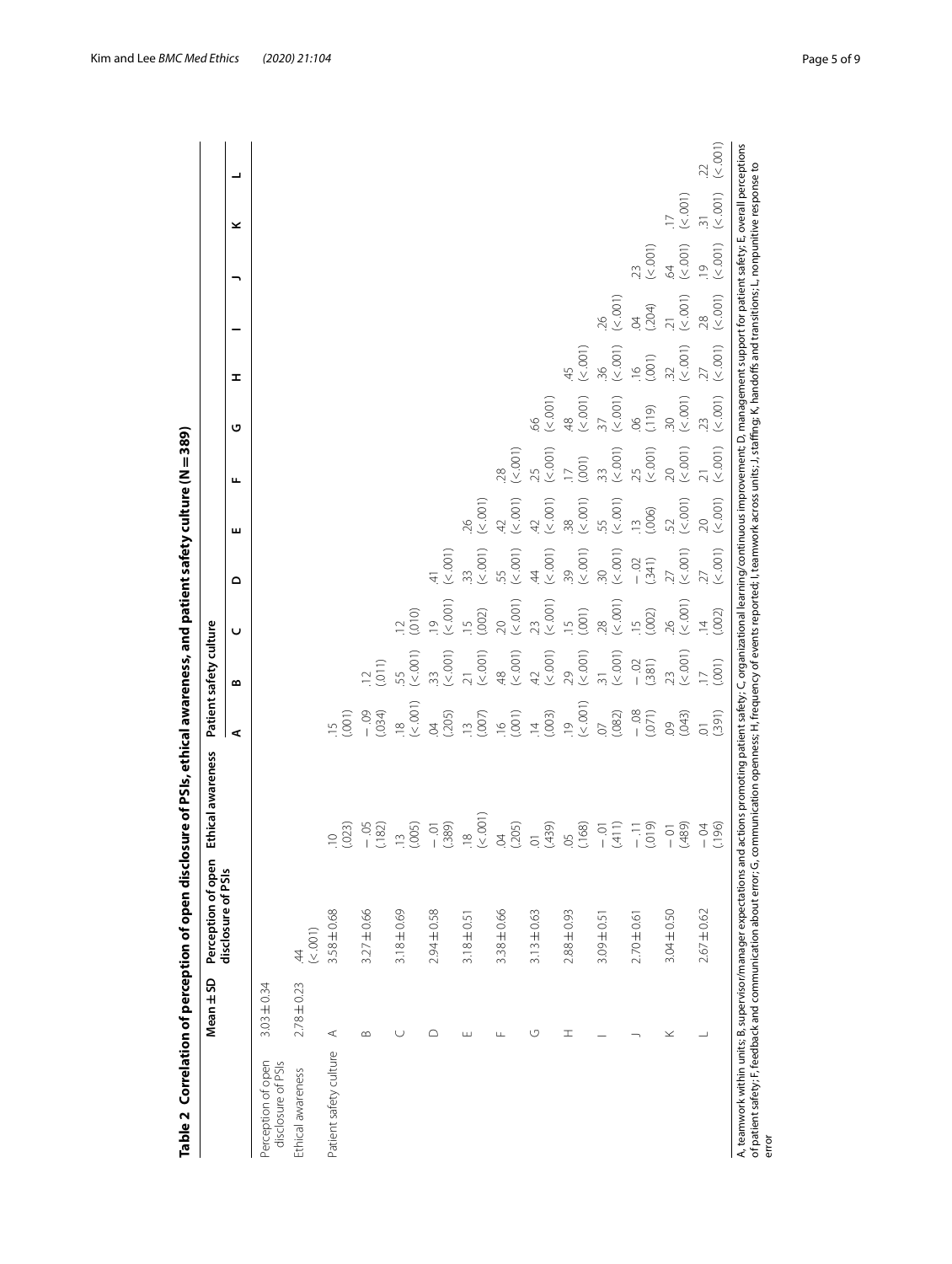The general characteristics shown in Table [1](#page-3-0) had no statistically signifcant efects on the perception of open disclosure of PSIs, so none of them were applied as control variables. The results showed that ethical awareness and the "overall perceptions of patient safety" and "staffing" components of perception of patient safety culture had statistically signifcant associations (*F*=8.77, *p*<0.001,  $R^2$  = 0.235). Ethical awareness had the greatest impact on the perception of open disclosure (Table [3](#page-5-0)).

## **Discussion**

This study examined the relationships among the variables of perception of open disclosure of PSIs, perception of patient safety culture, and ethical awareness in nurses of general hospitals or tertiary hospitals in Korea. Among the participants of this study, 57.6% were staff nurses while 42.5% were nurse managers. Their working units/ areas ranged widely, from general wards to special units, and the mean length of nursing career was 11.7 years. Therefore, we were able to recruit a broad spectrum of participants, but there were no diferences in the perception of open disclosures of PSIs according to nurses' general characteristics and work-related characteristics.

The perception of open disclosure of PSIs was positively correlated with ethical awareness. This is similar to previous fndings that emphasized the fundamentals and importance of ethics by shedding light on ethically tense situations in the emergency department, which features a high incidence of PSIs and high signifcance of openly disclosing PSIs [\[22](#page-8-6)]. According to Kant's theory, lying by healthcare professionals is morally unacceptable, and regulations that strictly obligate them to be honest with patients need to be implemented [[23\]](#page-8-7). However, healthcare professionals, including nurses, are faced with ethical dilemmas when practicing open disclosure: they risk litigation, loss of relationship with patient, fear of hurting one's own reputation, lack of support from the healthcare institution; they lack communication training to conduct effective disclosure  $[24]$  $[24]$ . If nurses withhold PSIs, the error will not be addressed; thus, it would be difficult for the concerned parties to improve, and other nurses would likely repeat the same mistake. The perception of open disclosure of PSIs was signifcantly correlated with the teamwork within units, organizational learning/continuous improvement, overall perceptions of patient safety, and stafng components of the perception of patient safety culture. This is in line with previous results that reported that inadequate staffing, information, and education hinder efforts to improve the perception of PSIs and implement patient safety programs [\[25](#page-8-9)]. Therefore, fostering a patient safety culture in healthcare institutions is a pressing matter—it promotes positive perception of open disclosure and helps healthcare professionals to practice it. By acknowledging safety management and patient identifcation as important factors in preventing PSIs (in accident-prone areas in the course of care), the certifcation system will impact nurses' patient safety awareness [[26](#page-8-10)]. If we can institutionalize a system within the hospital to identify the causes of PSIs, we can reduce the recurrence of errors  $[27]$  $[27]$  $[27]$ . Moreover, to establish patient safety culture, hospitals must work hard to initiate patient safety management procedures

| <b>Variables</b>       |   | В       | S.E. | β       | t(p)               | $R^2$ | F(p)     |
|------------------------|---|---------|------|---------|--------------------|-------|----------|
| Intercept              |   | 1.02    | 0.23 |         | $5.13 \; (< .001)$ | .235  | 8.77     |
| Ethical awareness      |   | 0.62    | 0.07 | 0.42    | 8.73 (< .001)      |       | (< .001) |
| Patient safety culture | Α | 0.02    | 0.03 | 0.05    | 0.81(.417)         |       |          |
|                        | B | 0.01    | 0.03 | 0.01    | 0.24(.810)         |       |          |
|                        | C | 0.02    | 0.03 | 0.04    | 0.64(.521)         |       |          |
|                        | D | $-0.01$ | 0.04 | $-0.02$ | $-0.38(.705)$      |       |          |
|                        | E | 0.12    | 0.03 | 0.18    | 3.40 (.001)        |       |          |
|                        | F | $-0.20$ | 0.04 | $-0.04$ | $-0.55(.581)$      |       |          |
|                        | G | $-0.04$ | 0.04 | $-0.07$ | $-1.03(.305)$      |       |          |
|                        | H | $-0.01$ | 0.02 | $-0.03$ | $-0.59(.556)$      |       |          |
|                        |   | $-0.04$ | 0.04 | $-0.05$ | $-0.82(.413)$      |       |          |
|                        |   | $-0.06$ | 0.03 | $-0.11$ | $-2.12(.035)$      |       |          |
|                        | Κ | $-0.01$ | 0.04 | $-0.01$ | $-0.06(.952)$      |       |          |
|                        |   | 0.04    | 0.03 | 0.07    | 1.28(.202)         |       |          |

<span id="page-5-0"></span>**Table 3 Multiple regression analysis of perception of open disclosure of PSIs (***N***=389)**

A, teamwork within units; B, supervisor/manager expectations and actions promoting patient safety; C, organizational learning—continuous improvement; D, management support for patient safety; E, overall perceptions of patient safety; F, feedback and communication about error; G, communication openness; H, frequency of events reported; I, teamwork across units; J, staffing; K, handoffs and transitions; L, nonpunitive response to error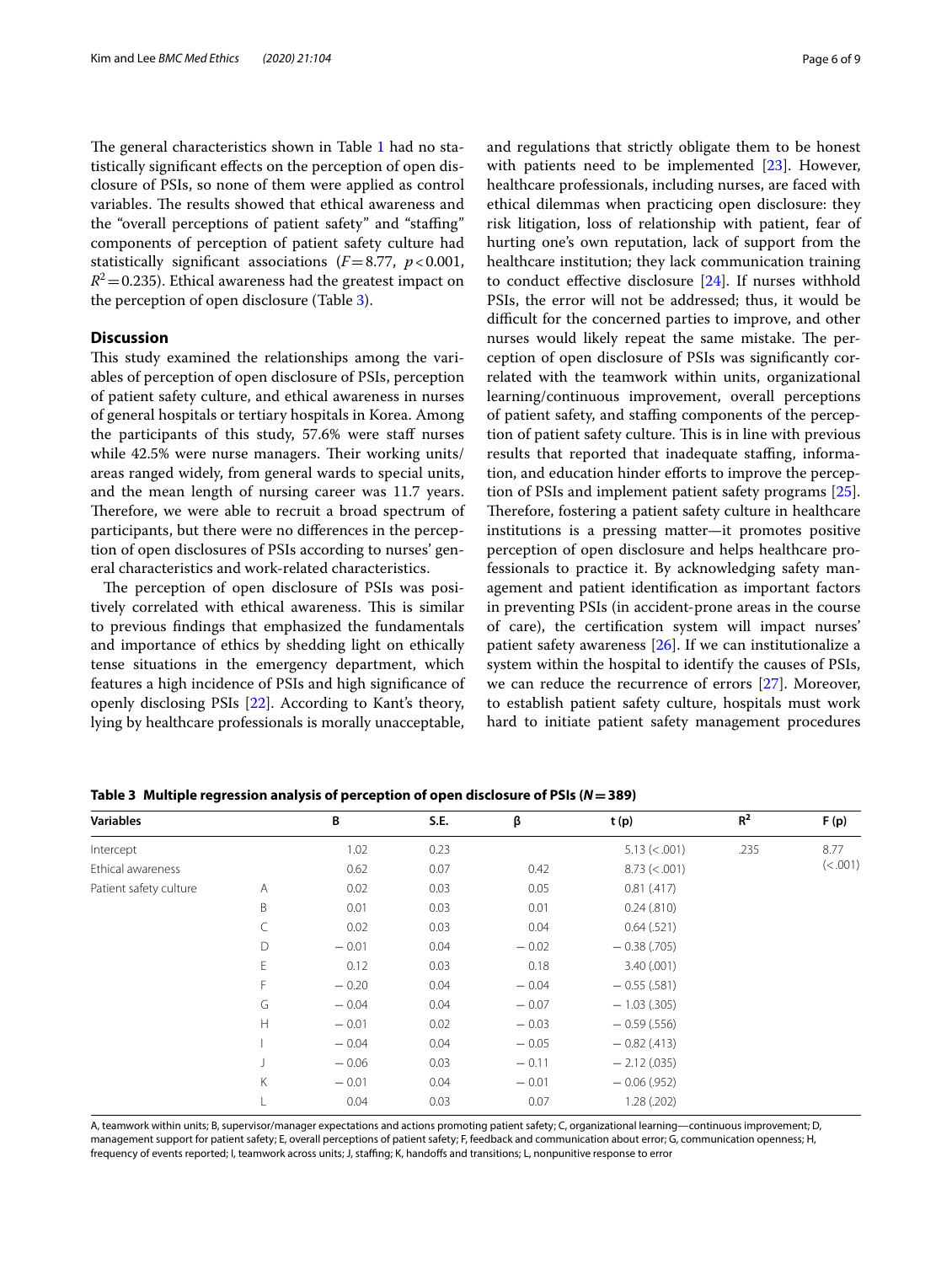or systems in the ward to secure the necessary evidence for improvement in the event of PSIs. Further, it is also essential to establish regulations and guidelines for open disclosure of PSIs, and to educate and train healthcare professionals. The importance of nursing ethics and patient safety should be continuously emphasized and taught through the nursing undergraduate curriculum. However, in Korea, culture and awareness have not been widely adopted in relation to patient safety cases. Therefore, to raise ethical awareness among nurses and awareness of the patient safety culture in PSIs, it is necessary to continuously provide a culture of education, awareness, and practice of essential ethical values.

Ethical awareness was found to have the most potent impact on the perception of open disclosure of PSIs. Ethical principles such as autonomy, patient's right to know, respect for humanity, transparency, honesty, trust, loyalty, good deeds, and undesirable behavior can be applied to disclosure of PSIs [\[28\]](#page-8-12); thus, as shown in the results of this study, ethical awareness may be closely correlated with perception of open disclosure of PSIs. However, perception of open disclosure of PSIs may not be directly related to the actual intention for disclosure of PSIs. Nurses are aware that acknowledging their mistakes when disclosing nursing error is the right thing to do [[29\]](#page-8-13). However, it has been reported that nurses face the reality of being unable to disclose PSIs due to reasons such as immature patient safety culture, lack of resources for protection and support of disclosure, and events with unknown causes [\[14](#page-7-12)]. Especially, honest disclosure is diffcult in Korea amid lack of any legal regulations or protection for healthcare professionals in the processing of medical malpractice. That said, as time goes by, hospitals would have to take up the people's demands for transparency, as did enterprises and the government; concealing or remaining silent about an error or malpractice is becoming increasingly difficult. It has been reported that what patients and caregivers want are explanations for the incident, measures to prevent future incidents, and a sincere apology [[24\]](#page-8-8). It is important to gain the patient's trust by being truthful and forthcoming in explaining how the hospital will deal with the incident. An explanation is the beginning of crisis management, and providing a thorough explanation in the early stage helps the hospital earn more trust from the patient. Nurses must not be fnancially punished or be pressed by the management from their honest and ethical disclosure of a PSI. Open disclosure of PSIs could be further normalized only with the enactment of legal safety nets that prohibit the use of healthcare professionals' apologies against them in court, such as the apology law or disclosure law. The apology law stipulates that any expressions of sympathy, regret, or apology used by a healthcare professional during the disclosure of a PSI is not viewed as an admission of legal responsibility in court [\[30](#page-8-14)]; this law has been enacted in about 30 US states. Such legal systems not only lower the psychological burden of each healthcare professional but also can cultivate more positive views towards open disclosure of PSIs. Further, it is also necessary to initiate open disclosure programs and introduce success stories to healthcare professionals and the public so as to foster a clearer patient safety culture.

The overall perceptions of patient safety and staffing components of perception of patient safety culture were found to have signifcant efects on the perception of open disclosure of PSIs. This shows the need to improve nurses' perception of patient safety culture as well as the need for additional staffing [[29,](#page-8-13) [30](#page-8-14)]. Developed countries, including the United States, argue that it is important to not only improve nurses' perceptions about patient safety through education about ethical awareness, patient safety, and communication but also improve the organization, implement continuous and systematic accreditation program, and create a safe environment, and these countries have carried out relevant measures  $[31]$  $[31]$ . The most important thing is to systematize how healthcare professionals should communicate a PSI and foster an organizational culture that promotes healthcare professionals, including nurses, to efectively communicate with patients and caregivers. Patient safety and the quality of healthcare service are influenced by nursing staffing and quality  $[32]$ . Moreover, an inadequate nursing staffing has been reported to cause frequent medication errors and surgical site infections as well as accidents such as bed-sores and falls [[33\]](#page-8-17). The International Council of Nurses stressed that providing quality nursing service by securing an appropriate nurse staffing ensures patient safety and health  $[34]$  $[34]$ . The number of active nurses per capita is 4.6 per 1,000 population, which substantially falls short of the OECD average of 9.3 per 1,000 population [[35\]](#page-8-19). In addition to expanding nursing staffing, policy support is also needed, such as by refecting responsibility through salary.

This study has great significance in that there are little studies examining the perception of open disclosure of PSIs among nurses and factors that afect it, and that it administered a survey on nurses in a country that currently lacks an apology law. This study has a few limitations. First, our study population consisted of nurses working in large hospitals such as general hospitals and tertiary hospitals, so our fndings cannot explain PSIrelated aspects among nurses in small and medium-sized hospitals and thus cannot be generalized. Second, this study is a cross-sectional survey, which limits our ability to clearly describe the causal relationships among the perception of open disclosure of PSIs, ethical awareness,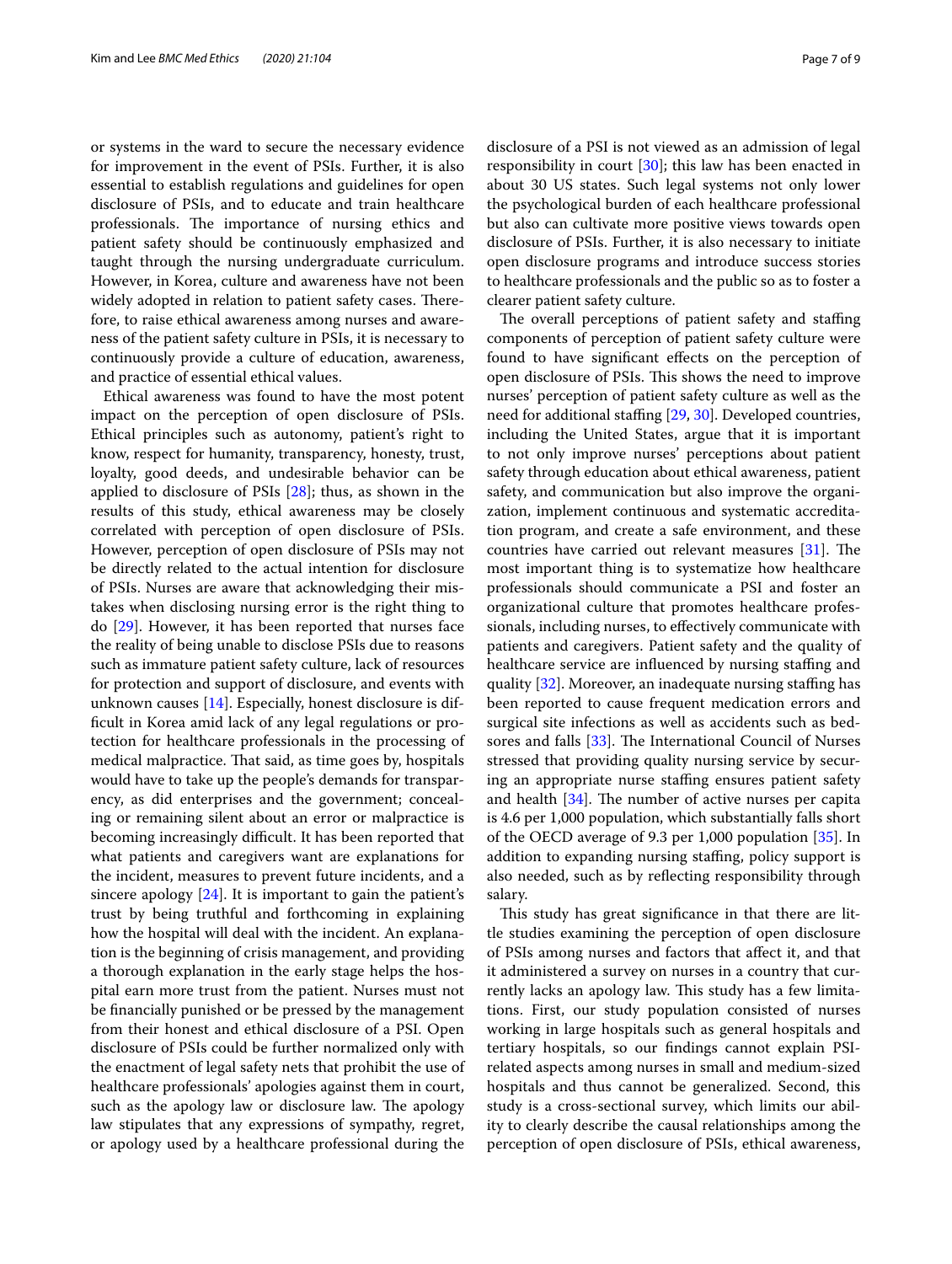and perception of patient safety culture. Thus, additional qualitative and quantitative studies are needed to substantiate the casual relationships among these factors. Third, Jang's tool measured ethical awareness, including the contents of nurses' daily duties, responsibilities, and confict situations. In Milliken's research, ethical awareness is a key element of ethical sensitivity and is described as something that should be done. We agree with this point and think it would have been better if we used Milliken's Ethical Awareness Scale, which has established reliability and validity.

Lastly, the true response rate might not be determined because we only included participants with passionate feelings on the topic, thus, leading to selection bias.

## **Conclusions**

This study found that ethical awareness and perception of patient safety culture are important in the perception of open disclosure of PSIs among nurses working in general or tertiary hospitals. Based on these results, a culture that educates, perceives, and practices the fundamental ethical values needs to be fostered with joint efort by the government, people, healthcare institutions, and healthcare professionals in order to boost nurses' ethical awareness and perception of patient safety culture. Moreover, both hospital organizations and nurses should endeavor to implement systematic and continuous quality improvement programs, administer organization-wide education, foster a cooperative organizational culture such as teamwork, and improve staffing. Finally, an apology law should be enacted promptly such that nurses could be legally protected when who they openly disclose of a PSI based on their ethical awareness.

#### **Abbreviations**

PSIs: Patient safety incidents; CVI: Content validity index; AHRQ: Agency for Healthcare Research and Quality.

#### **Acknowledgements**

We would like to thank all of the participants who attended the survey. We would also like to thank the National Research Foundation of Korea (NRF).

#### **Authors' contributions**

YK designed the study and performed the statistical analyses and description of study methods, results and discussion. EL involved the design of the study, reviewed literatures and wrote the manuscript. All authors read and approved the fnal manuscript.

#### **Funding**

This work was supported by the National Research Foundation of Korea (NRF) grant funded by the Korea government (MSIP; Ministry of Science, ICT & Future Planning) (No. 2017R1C1B 5073718). NRF provided funding for research costs.

#### **Availability of data and materials**

The datasets used during the current study are available from the corresponding author on reasonable request.

#### **Ethics approval and consent to participate**

The study was approved by the Hoseo University's Institutional Review Board (No. 1041231-180320-h-072-04). Written consent was obtained from all participants.

#### **Consent for publication**

Not applicable.

#### **Competing interests**

The authors declare that they have no competing interests.

#### **Author details**

<sup>1</sup> College of Nursing, Research Institute of Nursing Science, Kyungpook National University, 680 Gukchabosangro, Jung-gu, Daegu 41944, Republic of Korea.<sup>2</sup> Department of Nursing, Research Institute for Basic Science, Hoseo University, 20, Hoseo-ro79beon-gil, Baebang-eup, Asan-si, Chungcheongnam-do 31499, Republic of Korea.

# Received: 3 October 2019 Accepted: 15 October 2020

#### **References**

- <span id="page-7-0"></span>1. Perneger TV. A research agenda for patient safety. Int J Qual Health Care. 2006;18(1):1–3.
- <span id="page-7-1"></span>2. Wu AW, McCay L, Levinson W, Iedema R, Wallace G, Boyle DJ, McDonald TB, Bismark MM, Kraman SS, Forbes E, Conway JB, Gallagher TH. Disclosing adverse events to patients: international norms and trends. J Patient Saf. 2017;13(1):43–9. [https://doi.org/10.1097/PTS.0000000000000107.](https://doi.org/10.1097/PTS.0000000000000107)
- 3. Pace WD, Staton EW. Improving the disclosure of medical incidents: a genuine apology is only the frst step in the process. BMJ. 2011;343:d4340. <https://doi.org/10.1136/bmj.d4340>.
- <span id="page-7-2"></span>4. Ock M, Lim SY, Jo MW, Lee S. Frequency, expected efects, obstacles, and facilitators of disclosure of patient safety incidents: a systematic review. J Prev Med Public Health. 2017;50(2):68–82. [https://doi.org/10.3961/jpmph](https://doi.org/10.3961/jpmph.16.105) [.16.105.](https://doi.org/10.3961/jpmph.16.105)
- <span id="page-7-3"></span>5. Canadian Patient Safety Institute. Canadian Disclosure Guidelines: Being Open with Patients and Families (2011). [https://www.patientsafetyin](https://www.patientsafetyinstitute.ca/en/toolsResources/disclosure/Documents/CPSI%20Canadian%20Disclosure%20Guidelines.pdf) [stitute.ca/en/toolsResources/disclosure/Documents/CPSI%20Canadian](https://www.patientsafetyinstitute.ca/en/toolsResources/disclosure/Documents/CPSI%20Canadian%20Disclosure%20Guidelines.pdf) [%20Disclosure%20Guidelines.pdf.](https://www.patientsafetyinstitute.ca/en/toolsResources/disclosure/Documents/CPSI%20Canadian%20Disclosure%20Guidelines.pdf) Accessed 2 June 2017.
- <span id="page-7-4"></span>6. Joint Commission Resources Inc. 2011 comprehensive accreditation manual for hospitals: the official handbook. Oakbrook Terrace: Joint Commission Resources Inc.; 2010.
- <span id="page-7-5"></span>7. Australian Commission on Safety and Quality in Healthcare. Open disclosure standard: a national standard for open communication in public and private hospitals, following an adverse event in healthcare. Canberra: Australian Commission on Safety and Quality in Healthcare; 2003.
- <span id="page-7-6"></span>8. Gallagher TH, Waterman AD, Garbutt JM, Kapp JM, Chan DK, Dunagan WC, Fraser VJ, Levinson W. US and Canadian physicians' attitudes and experiences regarding disclosing errors to patients. Arch Intern Med. 2006;166(15):1605–11. [https://doi.org/10.1001/archinte.166.15.1605.](https://doi.org/10.1001/archinte.166.15.1605)
- <span id="page-7-7"></span>9. Park WH. A study on strategy of apology speech by crisis situation. J Yeongju Lang Lit. 2019;43:35–66. [https://doi.org/10.30774/yjll.2019.10.43.35.](https://doi.org/10.30774/yjll.2019.10.43.35)
- <span id="page-7-8"></span>10. Ha JH. A study on crisis-related apology strategies in South Korea: how to approach the Korean apology strategy model? J Public Relat. 2019;23(2):1–33. <https://doi.org/10.15814/jpr.2019.23.2.1>.
- <span id="page-7-9"></span>11. Kim YJ. Nurses' experience of inpatients' falls. J Korean Acad Fundam Nurs. 2017;24(2):106–17.
- <span id="page-7-10"></span>12. Lutzen K, Nordstrom G, Evertzon M. Moral sensitivity in nursing practice. Scand J Caring Sci. 1995;9(3):131–8.
- <span id="page-7-11"></span>13. Milliken A, Grace P. Nurse ethical awareness: understanding the nature of everyday practice. Nurs Ethics. 2017;24(5):517–24. [https://doi.](https://doi.org/10.1177/0969733015615172) [org/10.1177/0969733015615172](https://doi.org/10.1177/0969733015615172).
- <span id="page-7-12"></span>14. Kim Y, Lee H. Nurses' experiences with disclosure of patient safety incidents: a qualitative study. Risk Manag Healthc Policy. 2020;13:453–64. <https://doi.org/10.2147/RMHP.S253399>.
- <span id="page-7-13"></span>15. Lee E, Kim Y. The relationship of moral sensitivity and patient safety attitudes with nursing students' perceptions of disclosure of patient safety